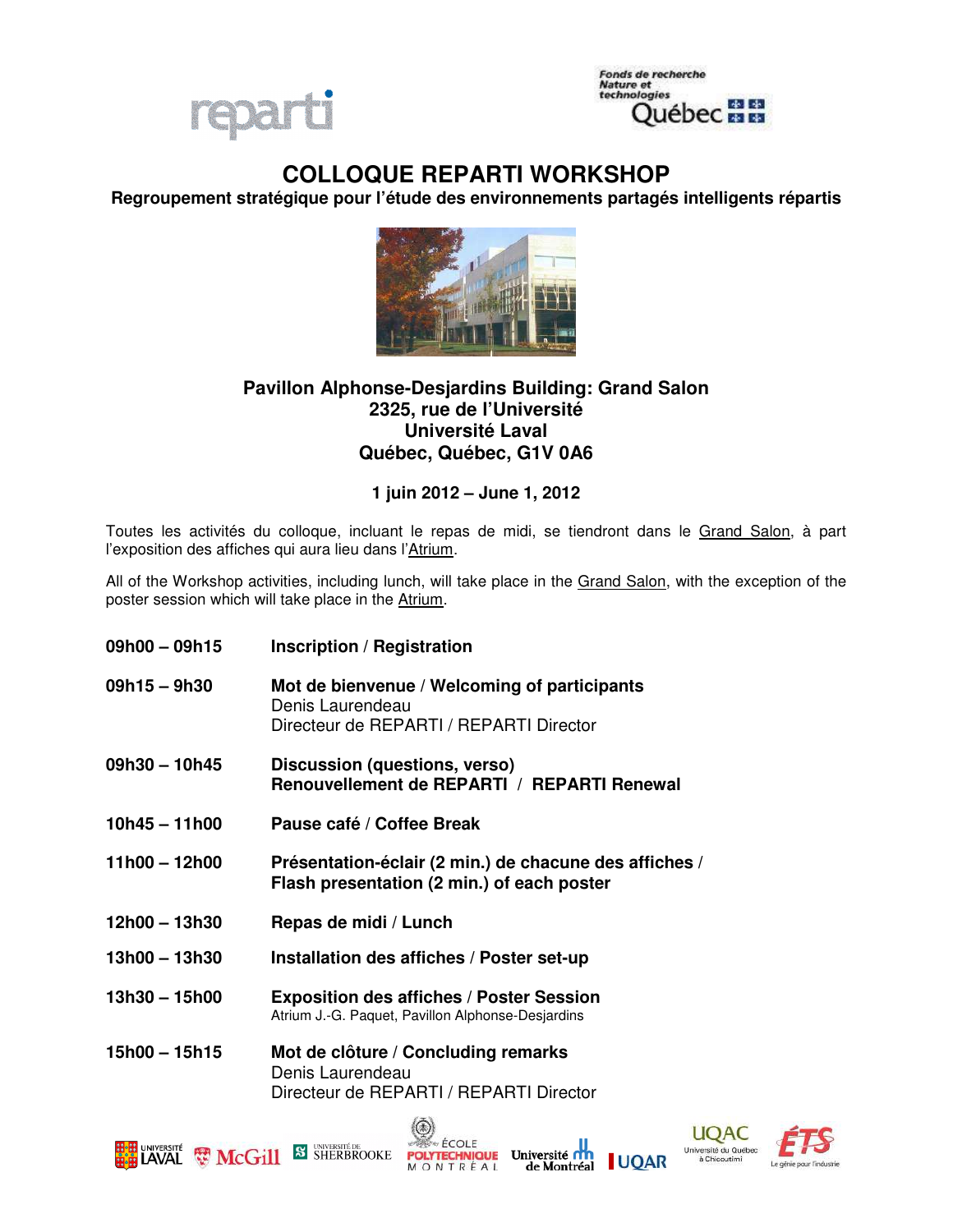

Fonds de recherche<br>Nature et<br>technologies  $+14$ uébec **min** 

## **Discussion : questions**

#### **Scientific Research Program / Programme scientifique de recherche**

- 1. What are REPARTI's strong points? / Quels sont les points forts de REPARTI?
- 2. What points of the Research program could be improved? / Quels aspects pourraient être améliorés?
- 3. Recommendations / Suggestions

#### **Funding strategy / Stratégie de financement**

- 1. What are REPARTI's strong points? / Quels sont les points forts de REPARTI?
- 2. What points of the Funding strategy could be improved? / Quels aspects pourraient être améliorés?
- 3. Recommendations / Suggestions

#### **Recognition / Rayonnement**

- 1. What are REPARTI's strong points? / Quels sont les points forts de REPARTI?
- 2. What points regarding Recognition could be improved? / Quels aspects pourraient être améliorés?
- 3. Recommendations / Suggestions

#### **Students / Étudiants**

(Posters, stages, student representatives, etc.)

- 1. What should be our goal for student participation and involvement in REPARTI? / Quels objectifs devrions-nous viser concernant la participation et l'implication des étudiants dans REPARTI?
- 2. Should there be more activities reserved for students, accompanied by a budget to finance them? / Devrait-on avoir plus d'activités réservées pour les étudiants, accompagnées d'un budget pour les financer?
- 3. Recommendations / Suggestions







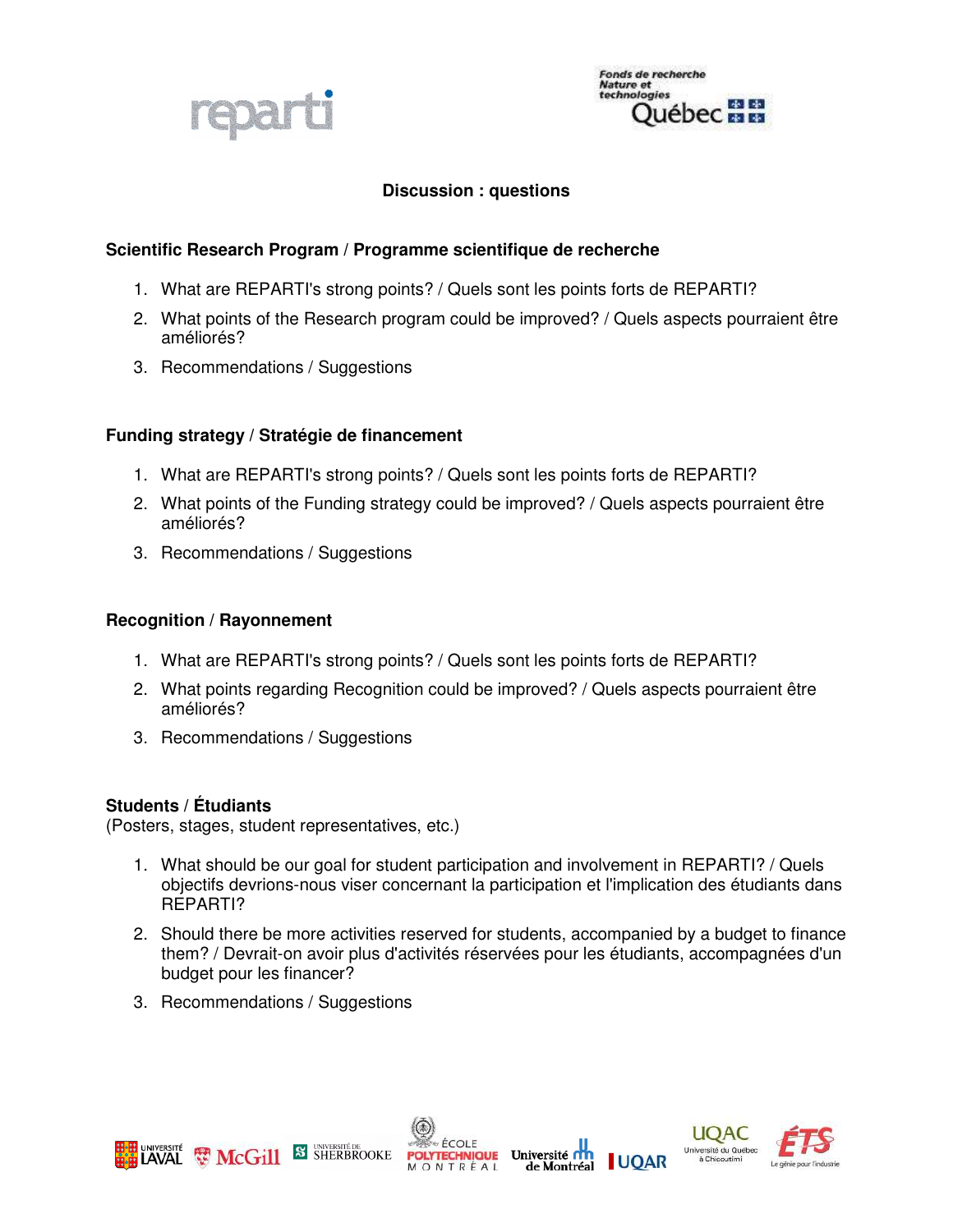



# **Colloque REPARTI Workshop 2012 : Posters**

## **REPARTI : Perception**

**A computer vision framework for the analysis and interpretation of the cephalo-ocular behavior of drivers in simulated and real driving contexts**  Samy Metari, Denis Laurendeau, Martin Lavallière, Normand Teasdale and Martin Simoneau

## **Improving Driver's Perception**

Alejandro Sanchez Ramirez and Brahim Chaib-draa

**Co-adapting Mobile Sensor Networks to Maximize Coverage in Dynamic Environments**  François-Michel De Rainville, Christian Gagné and Denis Laurendeau

## **REPARTI : Modélisation / Raisonnement / Apprentissage REPARTI : Modelling / Reasoning / Learning**

**An Adaptive Nonparametric Particle Filter for State Estimation**  Yali Wang and Brahim Chaib-draa

## **Learning Observation Models for Dialogue POMDPs**

Hamid R. Chinaei, Brahim Chaib-draa, and Luc Lamontagne

#### **Multi-Objective Evolutionary Optimization for Generating Ensembles of Classifiers in the ROC Space**

Julien-Charles Lévesque, Audrey Durand, Christian Gagné and Robert Sabourin

#### **A Tracking Algorithm Suitable for Embedded Systems Implementation**

Rana Farah, Qifeng Gan, J.M. Pierre Langlois, Guillaume-Alexandre Bilodeau and Yvon Savaria

**Bloat control in genetic programming with a histogram-based accept-reject method**  Marc-André Gardner, Christian Gagné and Marc Parizeau

#### **Systèmes adaptatifs pour la reconnaissance de visages en vidéo-surveillance**  Christophe Pagano, Éric Granger et Robert Sabourin

## **Gaussian Mixture Modelling for Dynamic Particle Swarm Optimization of Recurrent Problems**

Eduardo Vellasques, Robert Sabourin and Éric Granger

**High-level activity recognition from sensory data**  Negar Ghourchian and Doina Precup

**Visual Task Inference in Conjunction Search Using Hidden Markov Models and Token Passing** 

Amin Haji-Abolhassani and James J. Clark